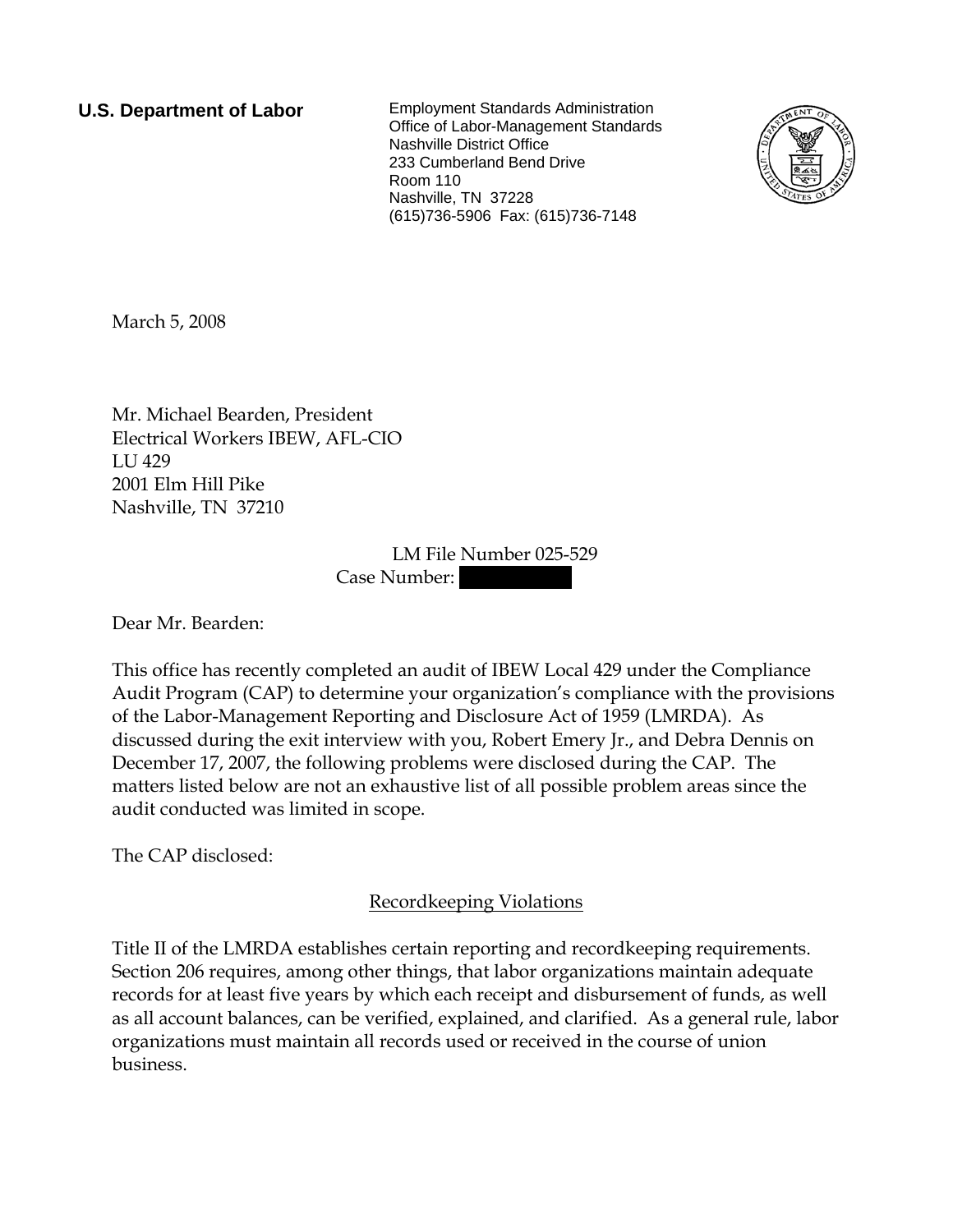Mr. Michael Bearden March 5, 2008 Page 2 of 5

For disbursements, this includes not only original bills, invoices, receipts, vouchers, and applicable resolutions, but also documentation showing the nature of the union business requiring the disbursement, the goods or services received, and the identity of the recipient(s) of the goods or services. In most instances, this documentation requirement can be satisfied with a sufficiently descriptive expense receipt or invoice. If an expense receipt is not sufficiently descriptive, a union officer or employee should write a note on it providing the additional information. For money it receives, the labor organization must keep at least one record showing the date, amount, purpose, and source of that money. The labor organization must also retain bank records for all accounts.

## 1. Meal Expenses

Local 429 did not require officers to submit all itemized receipts. Meal receipts were submitted for only those meals that exceeded the \$50.00 per day allowance, but the officers did not submit receipts for those meals that were within the daily allowance. Article VII, Section 7 of the local's bylaws requires that in the event expenses exceed an average of \$50.00 per day, all receipts shall be presented. The union must maintain itemized receipts provided by restaurants to officers and employees. These itemized receipts are necessary to determine if such disbursements are for union business purposes and to sufficiently fulfill the recordkeeping requirement of LMRDA Section 206.

Local 429 records of meal expenses did not always include written explanations of union business conducted or the names and titles of the persons incurring the restaurant charges. For example, a meal receipt for \$14.77 which did not include the name of the restaurant, and a receipt from Longhorn Restaurant, which was dated August 25, 2006 for \$27.56, did not reflect the purpose of the meal... Union records of meal expenses must include written explanations of the union business conducted and the full names and titles of all persons who incurred the restaurant charges. Also, the records retained must identify the names of the restaurants where the officers or employees incurred meal expenses.

### 2. Information not Recorded in Meeting Minutes

During the audit, you and Mr. Emery advised OLMS that the Executive Board and the Local Union authorized Bearden to attend two seminars in Little Rock, AR, which were held in March and May 2006. Article XVII, Section 1(g) and Article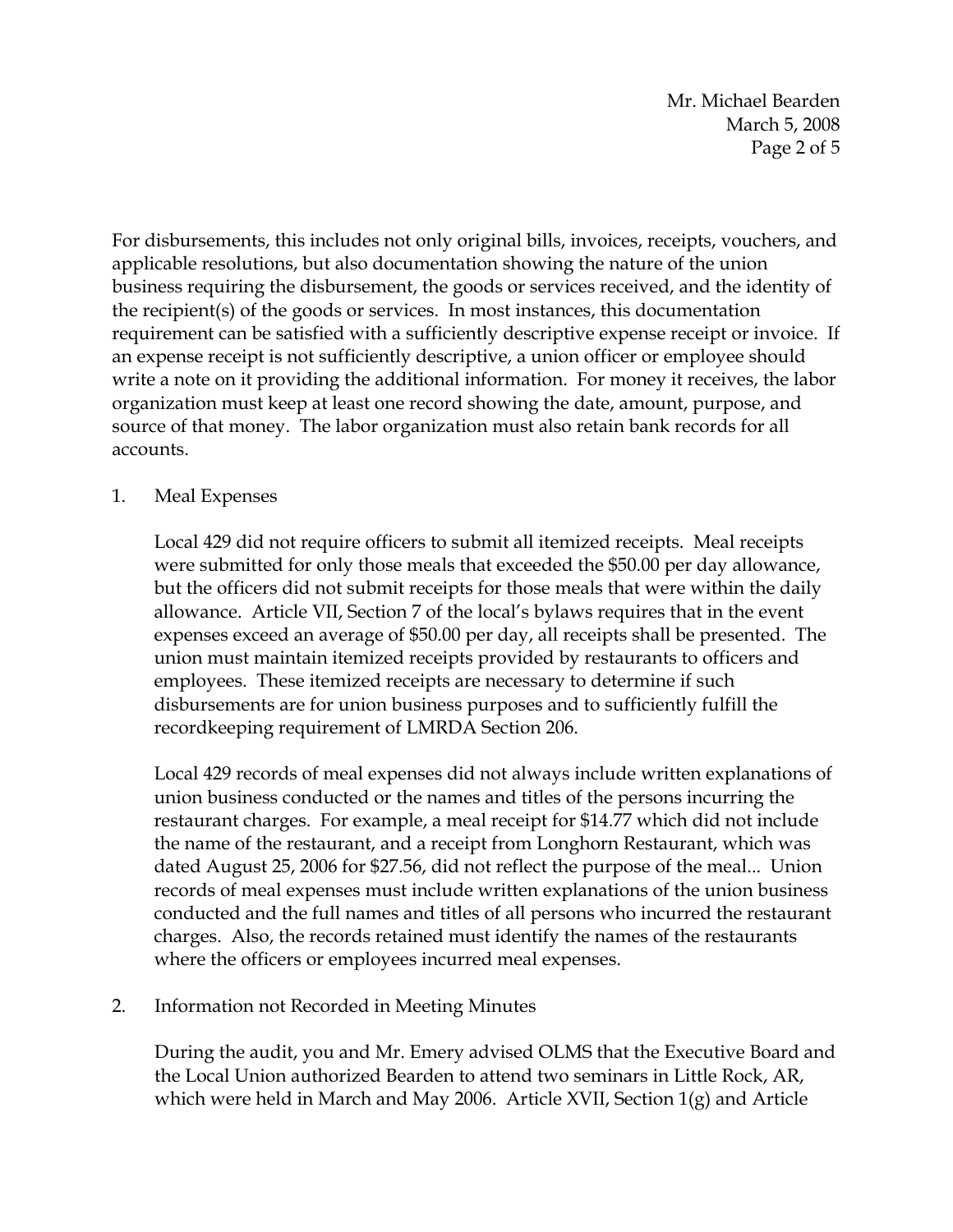Mr. Michael Bearden March 5, 2008 Page 3 of 5

XVIII of the IBEW Constitution require disbursements, for the exception of rent, salaries and payments due to the international, to be authorized by the local union. However, the minutes of the meeting do not contain any reference to those issues. Minutes of all membership or executive board meetings must report any disbursement authorizations made at those meetings.

3. Lack of Salary Authorization

Local 429 did not maintain records to verify that the salaries reported in Schedule 12 (Disbursements to Employees) of the LM-2 was the authorized amount and therefore was correctly reported. The union must keep a record, such as meeting minutes, to show the current salary authorized by the entity or individual in the union with the authority to establish salaries.

Based on your assurance that Local 429 will retain adequate documentation in the future, OLMS will take no further enforcement action at this time regarding the above violations.

# Reporting Violations

The audit disclosed a violation of LMRDA Section 201(b), which requires labor organizations to file annual financial reports accurately disclosing their financial condition and operations. The Labor Organization Annual Report, Form LM-2, filed by Local 429 for fiscal year ending December 31, 2006 was deficient in the area of disbursements to officers. Local 429 did not include some reimbursements to officers totaling at least \$8, 859.88 in Schedule 11 (All Officers and Disbursements to Officers). It appears that the local erroneously reported these payments elsewhere.

The union must report in Column F of Schedules 11 and 12 (Disbursements for Official Business) direct disbursements to officers and employees for reimbursement of expenses they incurred while conducting union business. In addition, the union must report in Column F of Schedules 11 and 12 indirect disbursements made to another party (such as a credit card company) for business.

I am not requiring that Local 429 file an amended LM report for 2006 to correct the deficient items, but Local 429 has agreed to properly report the deficient items on all future reports it files with OLMS.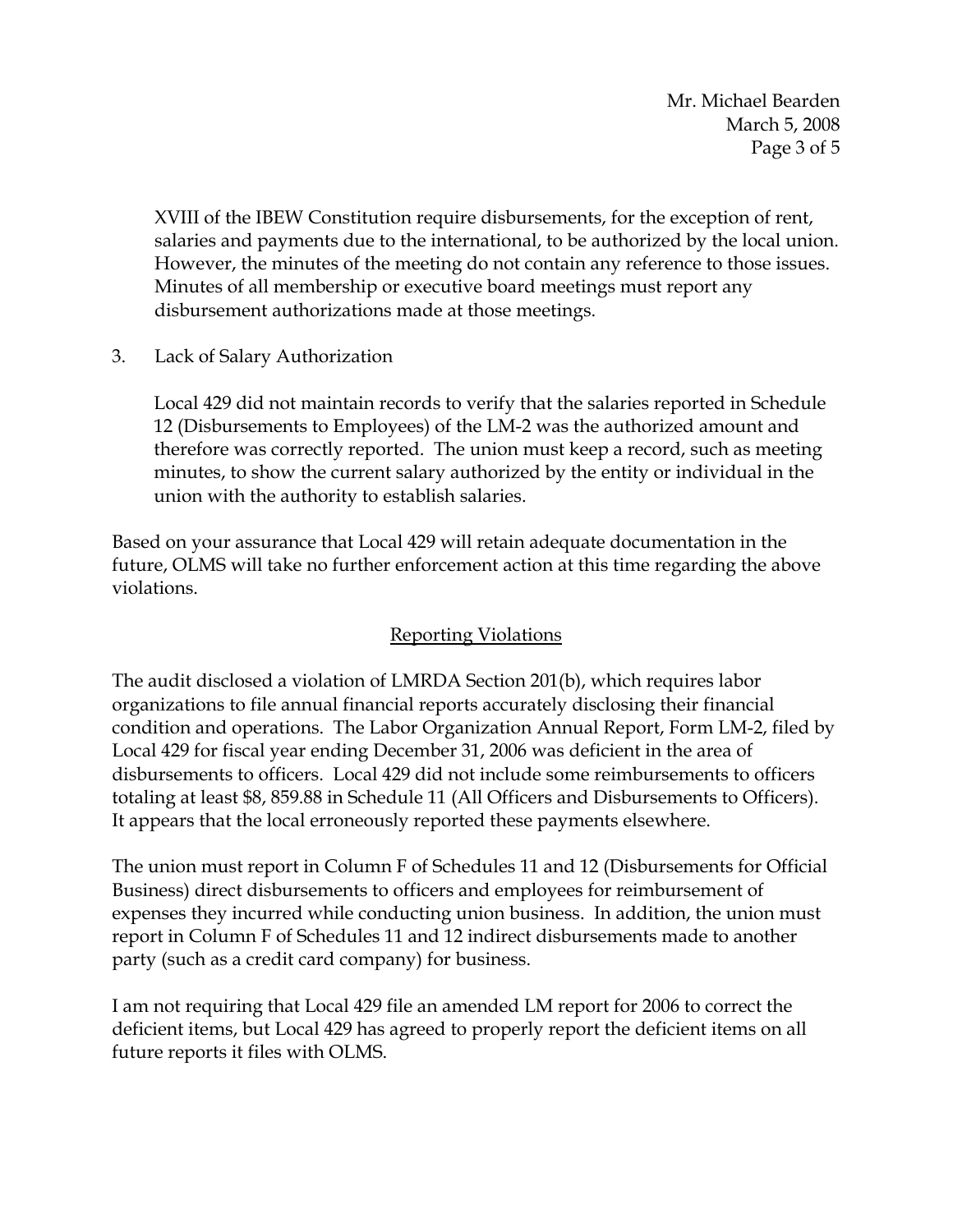Mr. Michael Bearden March 5, 2008 Page 4 of 5

### Other Violations

The audit disclosed a violation of LMRDA Section 502 (Bonding), which requires that union officers and employees be bonded for no less than 10 percent of the total funds those individuals or their predecessors handled during the preceding fiscal year. The audit revealed that Local 429's officers and employees were not bonded for the minimum amount required at the time of the audit. However, the union obtained adequate bonding coverage and provided evidence of this to OLMS after the audit. As a result, OLMS will take no further enforcement action regarding this issue.

### Other Issues

### 1. One Signature on Checks

The audit disclosed that only one signature was present on numerous checks, particularly, checks written to transfer monies from the General Fund account to the Financial Secretary account. Article XVII, Section 1(g) of the IBEW Constitution requires that all checks to be countersigned by the President and Treasurer. As a financial safeguard, OLMS recommends all checks should be countersigned by two officers. The countersignature requirement is an effective internal control of union funds. Its purpose is to attest to the authenticity of a completed document already signed.

### 2. Personal use of Credit Cards

During the opening interview with you and Mrs. Dennis, it was revealed that there were instances in which officers charged personal expenses to the union's credit card, but the officers promptly reimbursed the local. On March 3, 2008, Mr. Emery revealed that the officers inadvertently made personal charges to the union's card. Mr. Emery also added that Local 429 does not permit personal expenses charged to the union's credit card. Although officers and employees promptly repaid Local 429 for the personal expenses charged, OLMS does not recommend personnel to make personal purchases with union credit cards because this may lead to misuse of union funds.